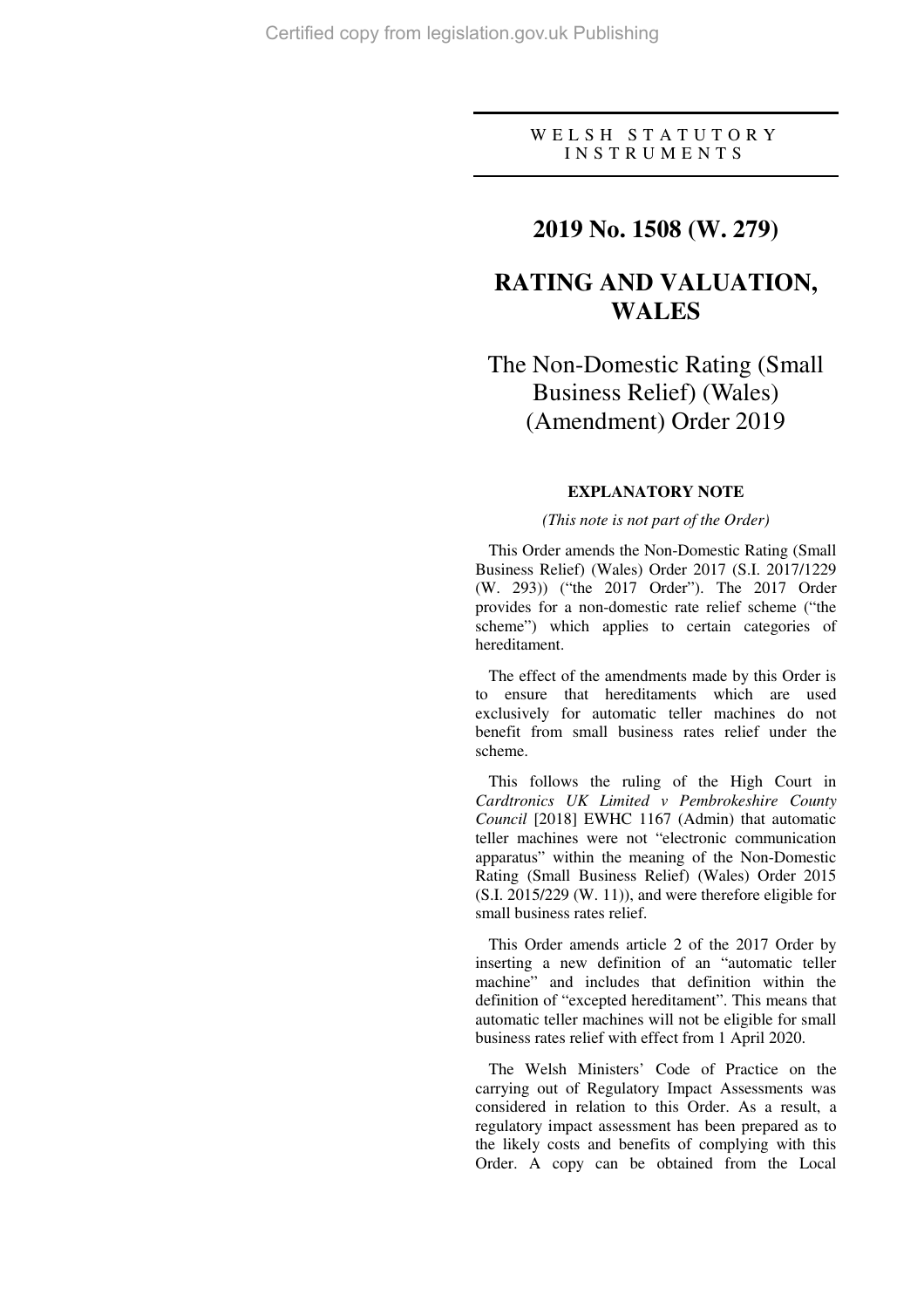Government Strategic Finance Division, Welsh Government, Cathays Park, Cardiff, CF10 3NQ.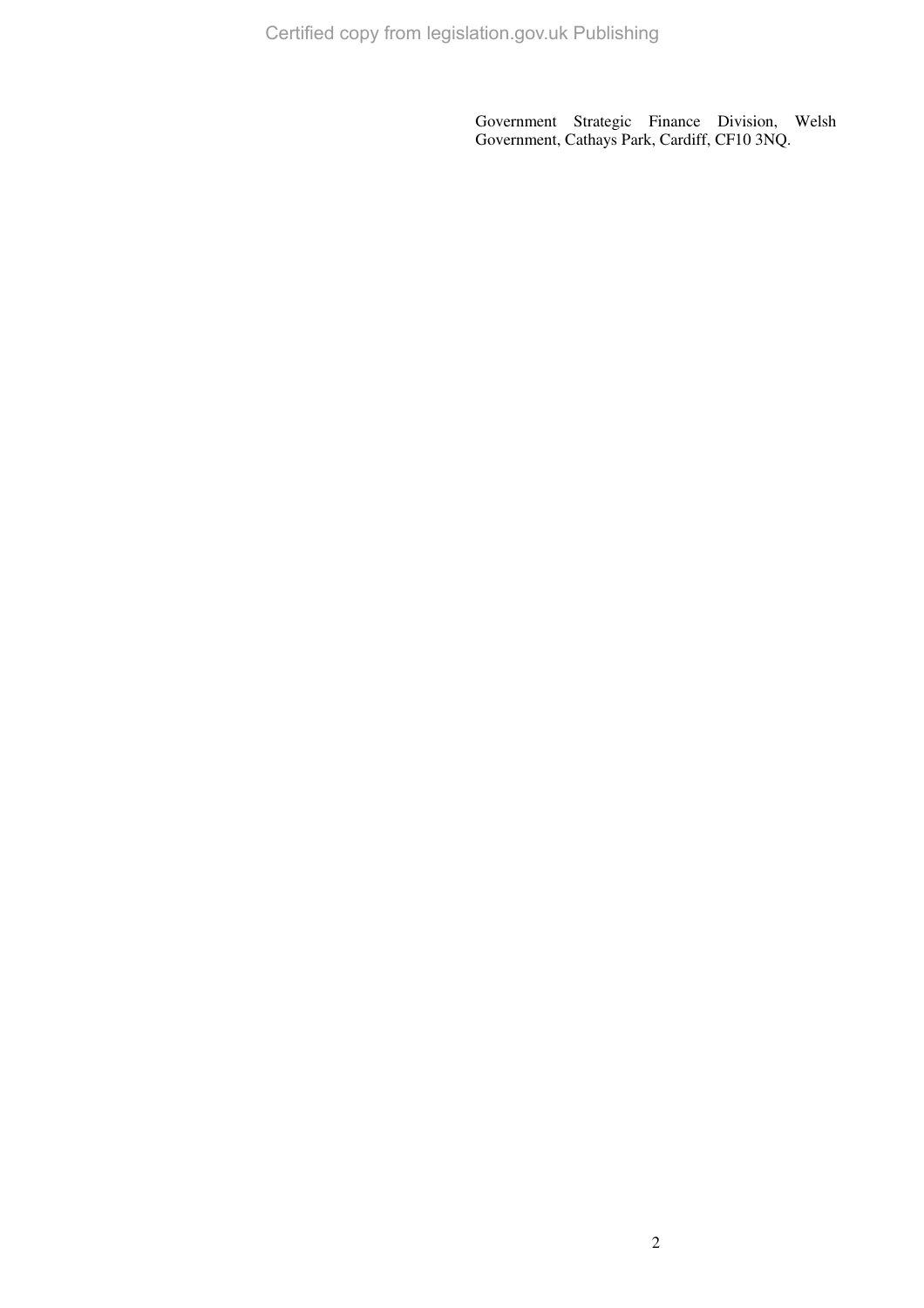### WELSH STATUTORY I N S T R U M E N T S

## **2019 No. 1508 (W. 279)**

## **RATING AND VALUATION, WALES**

# The Non-Domestic Rating (Small Business Relief) (Wales) (Amendment) Order 2019

*Made 18 December 2019* 

*Laid before the National Assembly for Wales 20 December 2019* 

*Coming into force 1 April 2020* 

The Welsh Ministers make the following Order in exercise of the powers conferred on the National Assembly for Wales by section 43(4B)(b) of the Local Government Finance Act 1988(**1**) and conferred on the Secretary of State by sections 143(1) and 146(6) of that Act and now vested in them(**2**).

#### **Title and commencement**

 $\overline{a}$ 

**1.**—(1) The title of this Order is the Non-Domestic Rating (Small Business Relief) (Wales) (Amendment) Order 2019.

(2) This Order comes into force on 1 April 2020.

<sup>(</sup>**1**) 1988 c. 41. Subsection (4B) of section 43 of the Local Government Finance Act 1988 was inserted by section 61(1) and (3) of the Local Government Act 2003 (c. 26). The functions of the National Assembly for Wales under section 43(4B) of the Local Government Finance Act 1988 were transferred to the Welsh Ministers by virtue of paragraph 30 of Schedule 11 to the Government of Wales Act 2006 (c. 32).

<sup>(</sup>**2**) The functions of the Secretary of State under sections 143(1) and 146(6) of the Local Government Finance Act 1988 so far as exercisable in relation to Wales transferred to the National Assembly for Wales by virtue of article 2 of, and Schedule 1 to, the National Assembly for Wales (Transfer of Functions) Order 1999 (S.I. 1999/672). The functions of the National Assembly for Wales were subsequently transferred to the Welsh Ministers by virtue of paragraph 30 of Schedule 11 to the Government of Wales Act 2006.